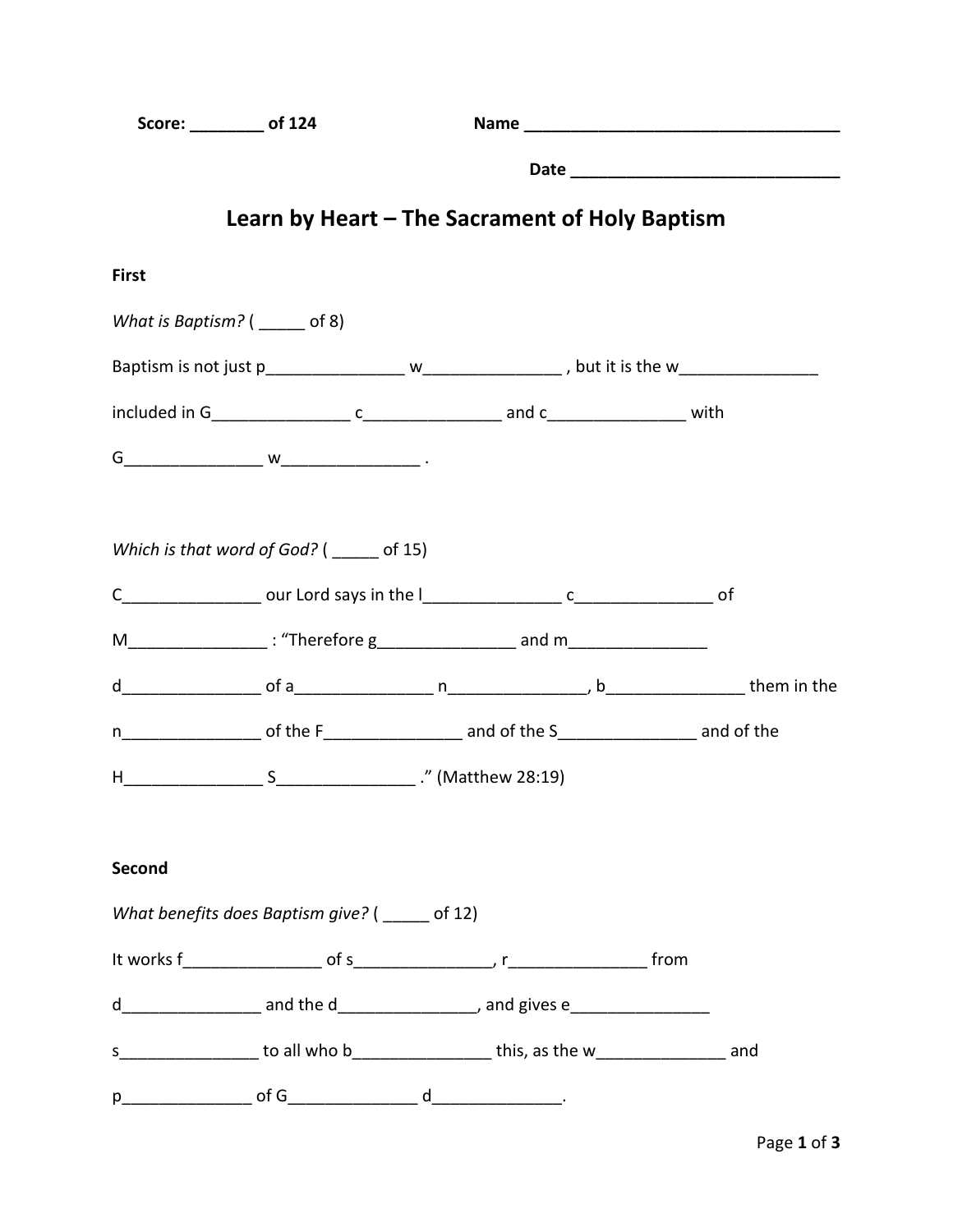|              | Which are these words and promises of God? ( _____ of 10) |                                                                                                   |  |
|--------------|-----------------------------------------------------------|---------------------------------------------------------------------------------------------------|--|
|              |                                                           |                                                                                                   |  |
|              |                                                           | of M_________________: "Whoever b____________________ and is b__________________ will be          |  |
|              |                                                           | s___________________, but whoever does not b____________________ will be c__________________."    |  |
| (Mark 16:16) |                                                           |                                                                                                   |  |
| <b>Third</b> |                                                           |                                                                                                   |  |
|              | How can water do such great things? ( _____ of 47)        |                                                                                                   |  |
|              |                                                           |                                                                                                   |  |
|              |                                                           | and w___________________the w_________________does these t__________________, along with the      |  |
|              |                                                           |                                                                                                   |  |
|              |                                                           | the w_____________________. For w______________________God's w_____________________the            |  |
|              |                                                           |                                                                                                   |  |
|              |                                                           | But with the w_______________________ of God it is a B__________________________                  |  |
|              |                                                           |                                                                                                   |  |
|              |                                                           |                                                                                                   |  |
|              |                                                           | S___________________, as St. P____________________ says in T___________________, chapter          |  |
|              |                                                           | t__________________: "He s_____________________ us through the w_____________________ of          |  |
|              |                                                           |                                                                                                   |  |
|              |                                                           | whom He p___________________ out on us g___________________through J_____________                 |  |
|              |                                                           | C___________________ our S____________________, so that, having been j____________________ by His |  |